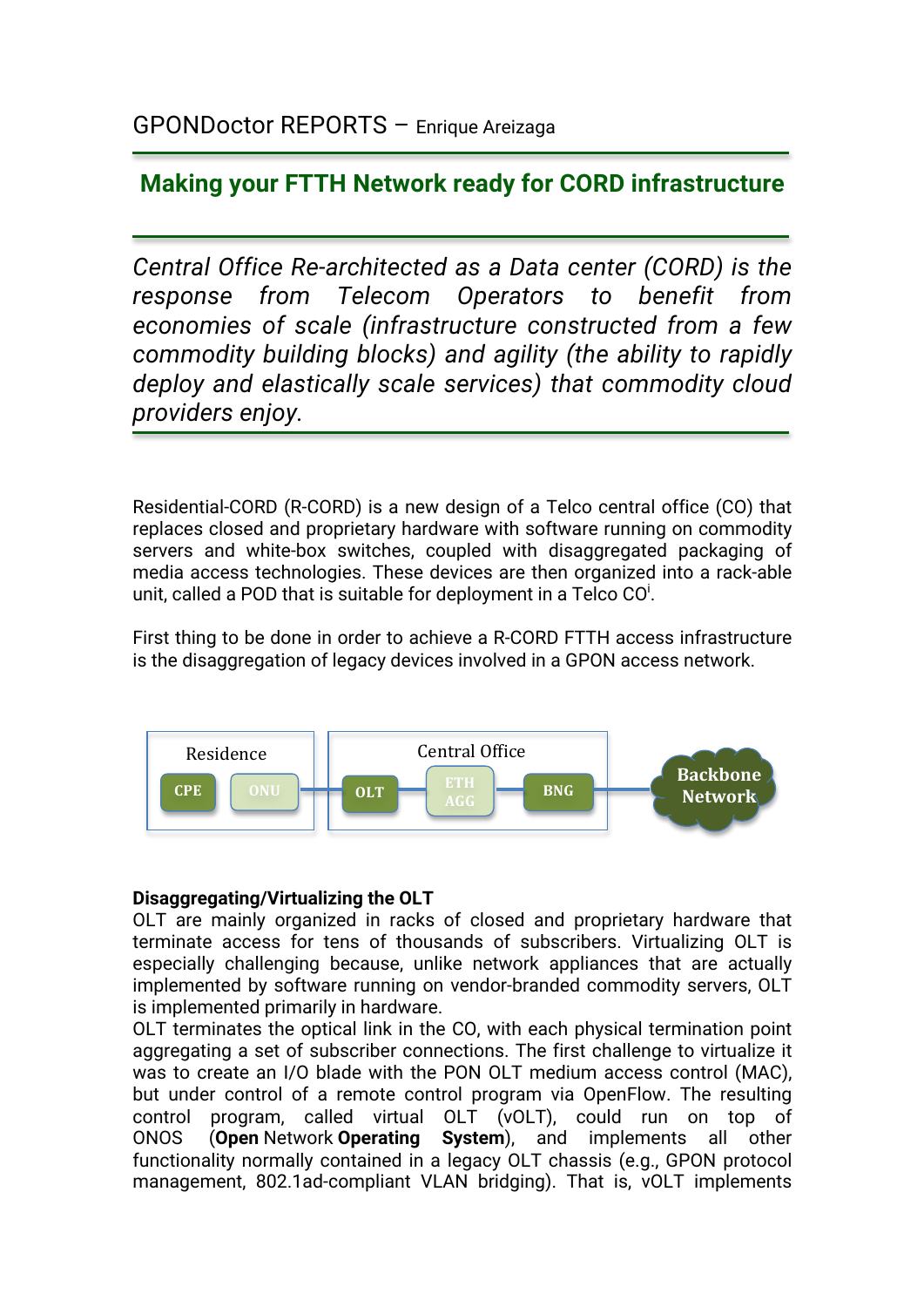authentication on a per-subscriber basis, establishes and manages VLANs connecting the subscriber's devices to the CO switching fabric, and manages other control plane functions of the OLT.

There are two pieces of software that work together to implement the vOLT functionality. The first is a vOLT agent runs in a container or VM and facilitates a connection between ONOS and the hardware. The agent exposes an OpenFlow interface northbound, which enables it to be controlled by ONOS. It then maps OpenFlow messages to the native APIs of the hardware device and OMCI messages that manage the PON ONTs. The second piece of software is a set of functions that manage some of the control plane functions of a traditional OLT, like 802.1X, IGMP Snooping, VLAN bridging, and OAM. These control functions are implemented as applications running on top of ONOS, facilitate subscriber attachment, authentication (AAA), establishes and manages VLANs connecting consumer devices and the central office switching fabric on a per-subscriber basis, and manages other control plane functions of the OLT.

The vOLT agent also performs a bootstrap operation. During this process the agent discovers the IO blade and establishes a control connection to it. The vOLT software then exposes an OpenFlow interface to ONOS<sup>ii</sup> who then uses that interface to program the vOLT agent. The agent converts these OpenFlow messages to OMCI for provisioning of the ONUs.

### **Disaggregating/Virtualizing the ONU/CPE**

CPE, including both the GPON-terminating ONT and also a "home router" or "residential gateway," is installed in the customer's premises. They often run a collection of essential functions such as Dynamic Host Configuration Protocol (DHCP) and Network Address Translation (NAT) and optional services (e.g., firewall, parental control, VoIP) on behalf of residential subscribers. By extending the capabilities of CPE in the cloud, new value-added services as well as customer care capabilities can be provided where they could not before because of limitations in the hardware.

The virtualized version of CPE, called virtual subscriber gateway (vSG), also runs a bundle of subscriber-selected functions, but it does so on commodity hardware located in the CO rather than at the customer's premises. There is still a device in the home (to which we still refer as the CPE), but it can be simplified, with some of the functionality that ran on the original CPE moved into the CO and running in a VM (Virtual Machines) on commodity servers. In other words, the "customer LAN" includes a remote VM that resides in the CO, effectively providing every subscriber with direct ingress into the Telco's cloud.

R-CORD permits a wide range of implementation choices for subscriber bundles, including a full VM, a lightweight container, or a chain of lightweight containers.

### **End-to-end packet flow**

Assuming the subscriber already has an account. When the subscriber powers up the home router, an 802.1x authentication packet is sent over GPON to the CO. Upon arrival at a GPON I/O blade port, the packet is passed up (through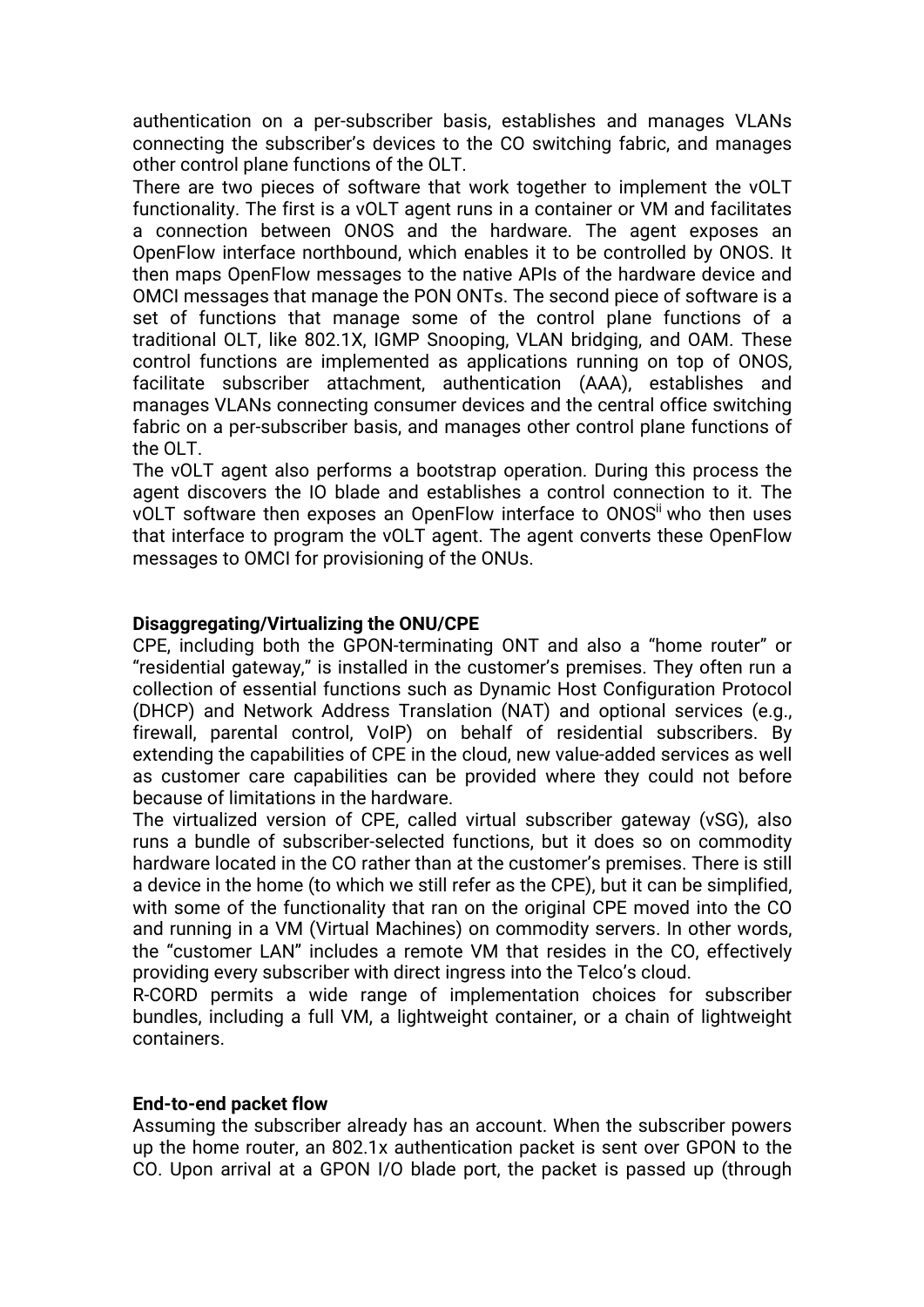ONOS) to the vOLT control program, which authenticates the subscriber using an account registry like RADIUS. Once authenticated, vOLT assigns VLAN tags to the subscriber and installs the appropriate flow rules in the I/O blade and switching fabric (via ONOS), asks vSG to spin up a container for that subscriber, and binds that container to the VLAN. vSG, in turn, requests a routable IP address from vRouter, which causes vRouter (via ONOS) to install the flow rules in the switching fabric and software switches needed to route packets to/from that subscriber's container.

Once set up, packets flow from the home router over a VLAN to the subscriber's container; those packets are processed according to whatever bundle is associated with the subscriber's account (and configured into the container), and then forwarded on to the Internet using the assigned source IP address.

This description is obviously high-level, glossing over both many low-level details about each component (e.g., how VLAN tags are assigned, precisely what flow rules are installed, the exact composition of functions in each container) and the mechanisms by which the various agents (ONOS, OpenStack, Docker, vOLT, vSG, vRouter) are actually plumbed together.

### **R-CORD example from OPENCORDiii**

In this example a virtualized version of CPE, called virtual Subscriber Gateway (vSG), runs a bundle of subscriber-selected functions, but does so on commodity hardware located in the Central Office rather than on the customer's premises. There is still a device in the home (still referred to as the CPE), but it can be reduced to a bare-metal switch, with most of the functionality that ran on the original CPE moved into CO and running in a virtual compute instance (e.g., a VM or container) on commodity servers.



Figure above shows where VLAN tagging happens as traffic flows from a subscriber's home to the Internet. Within the home there are no VLAN tags. A priority VLAN tag (VLAN ID 0) is added at the physical home CPE/RG in order to